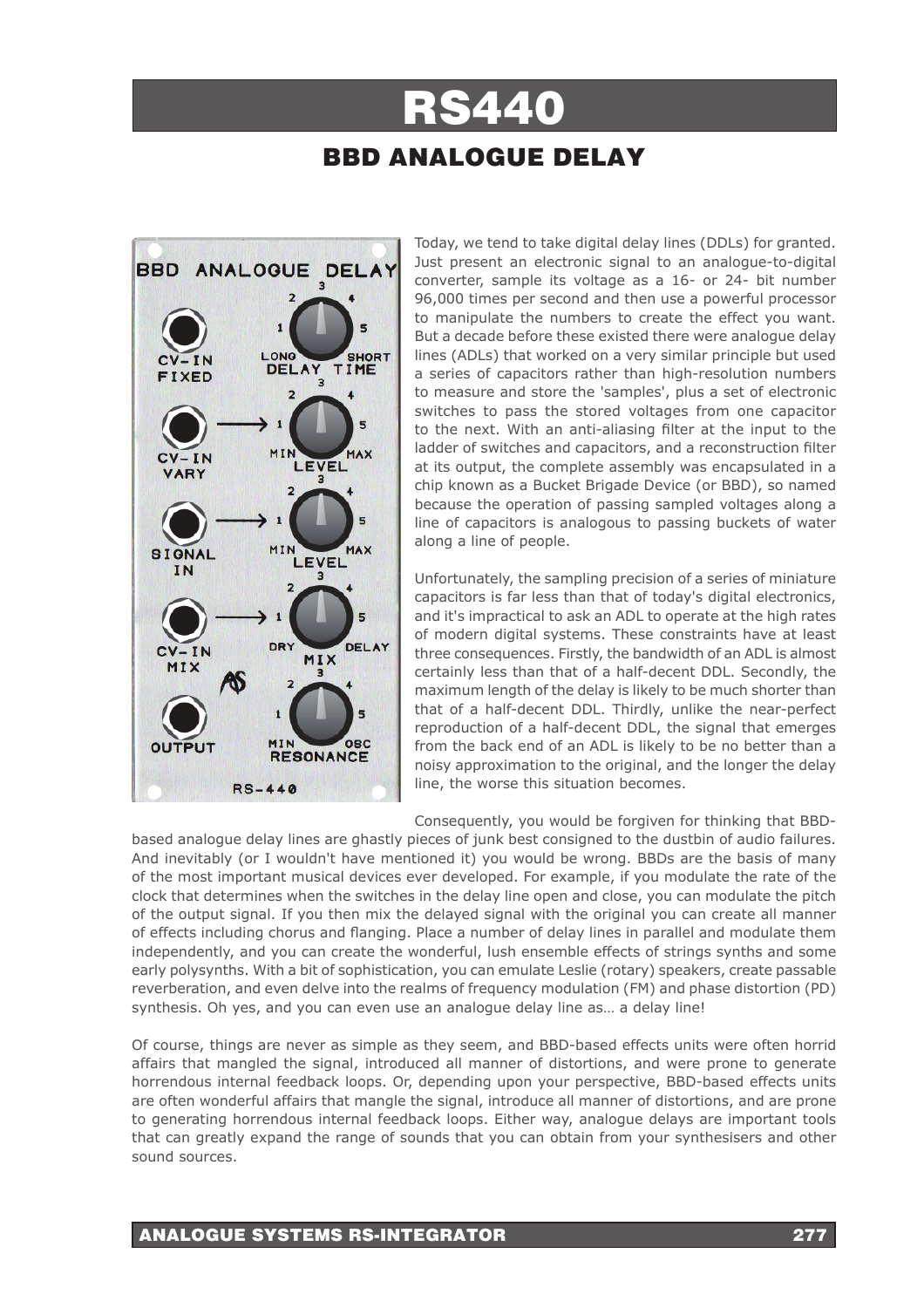## **IN USE**

The RS440 is a monophonic analogue delay line based upon a single MN3011 bucket brigade device. This incorporates six "taps" at quasi-random delay points and with differing output levels, but only one of these - the longest - is used to generate simple delays.

It offers a single delay range with CV control of the delay time, control over the amount of internal feedback ("resonance"), and CV control of the dry/wet mix.

#### **DELAY TIME and CV-IN FIXED**

If no CV is applied at the CV-IN FIXED or CV-IN VARY inputs, the DELAY TIME control allows you to adjust the delay from approximately 75ms ("short") to 500ms ("long"). The clock signal will be audible as a high-pitched whistle when delays of above 300ms or so are used (i.e. the DELAY TIME knob lies between "LONG" and "2"). You can attenuate this using a low-pass filter if required.

You can extend the delay range from 50ms to 2,000ms by applying CVs in the range  $\pm 10$ V to the CV-IN FIXED input. Note, however, that the audio quality is further degraded at delays exceeding 500ms, so longer times will be most useful for special effects.

#### **CV-IN VARY and LEVEL**

You can also modify the DELAY TIME by applying a suitable ±10V control voltage to the CV-IN VARY input, and you can control the depth of its effect using the associated LEVEL control.

#### **MIX and CV-IN MIX**

The MIX control allows you to determine the amount of delayed signal contained in the output. At its furthest anticlockwise position only the original signal passes, and no control (other than the audio signal input level) affects the output. As you rotate the MIX control clockwise, more and more of the delayed signal is added until, at its furthest clockwise extreme, this predominates. However, the original is always present at the output - it is not removed as the delayed signal is added.

You can modulate the MIX by applying a CV in the range  $\pm 10V$  to the CV-IN MIX input.

#### **RESONANCE**

The RS440 has positive feedback from its output to its input. As you increase the amount of this feedback using the RESONANCE control, the unit will feed a greater and greater amount of the output back to the input.

At minimum RESONANCE, the RS440 has zero feedback and, if you feed a single click into the unit, it will generate a single delay. As you increase the RESONANCE, a succession of clicks will become audible. At somewhere between the 12 o'clock position and maximum, the gain of the feedback circuit will exceed unity, and the delayed signals will not fade away. Finally, as the RESONANCE approaches its maximum, the RS440 will self-oscillate and generate a complex tone, even in the absence of an input.